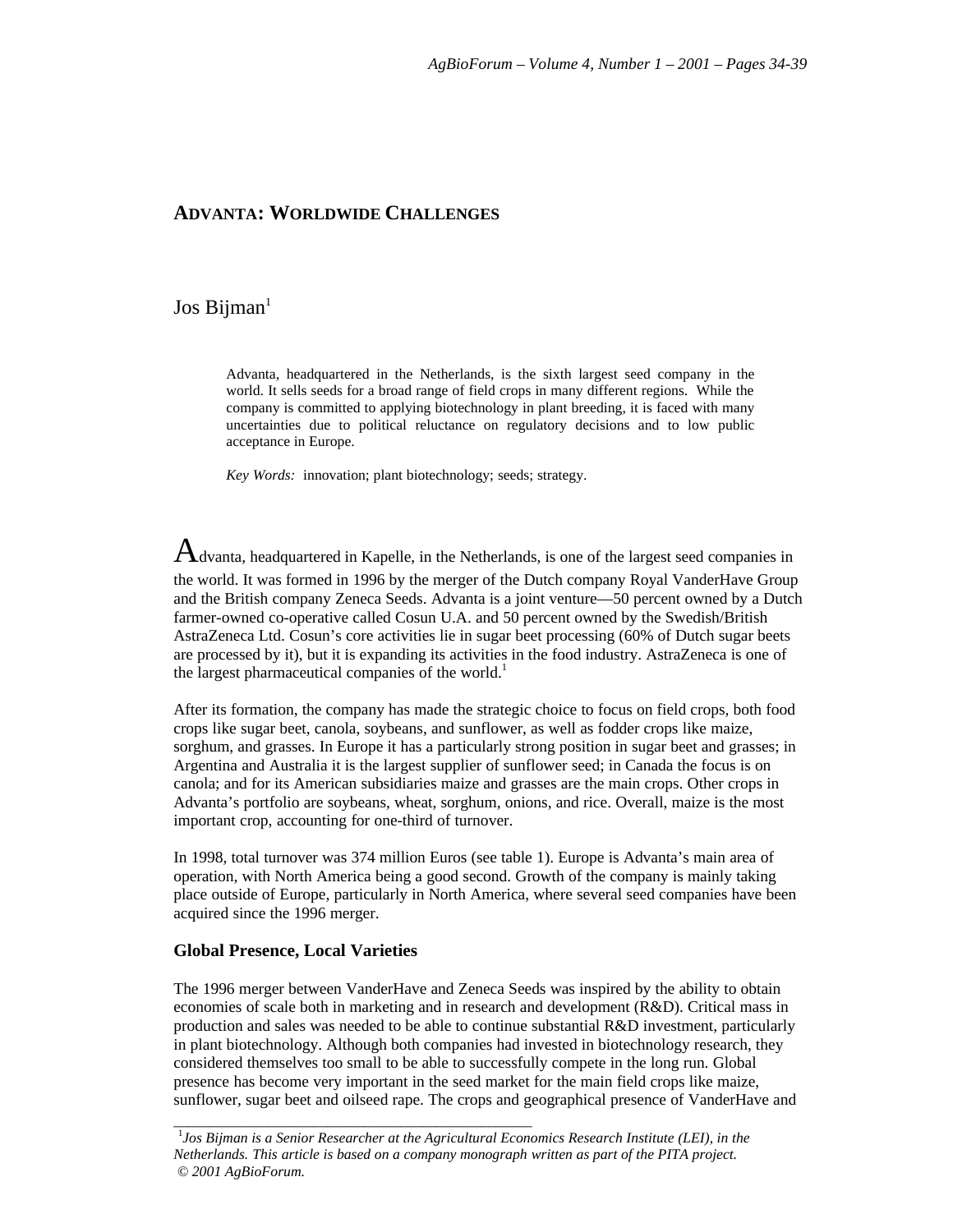Zeneca Seeds were complementary—Zeneca Seeds being more international, with a strong position in North America and Australia, and VanderHave being a more European company.

|                         | 1997 | 1998 |
|-------------------------|------|------|
| <b>Europe</b>           | 177  | 168  |
| <b>North America</b>    | 146  | 150  |
| <b>South America</b>    | 31   | 30   |
| Australia, Asia, Africa | 30   | 26   |
| <b>Total</b>            | 384  | 374  |

|  | Table 1: Turnover by Region (Million Euro). |  |  |  |  |
|--|---------------------------------------------|--|--|--|--|
|--|---------------------------------------------|--|--|--|--|

Note. From "Advanta Key Figures and Addresses 1997," by Advanta, 1997. Kapelle, the Netherlands: Advanta; and "Advanta Key Figures and Addresses 1998," by Advanta, 1998. Kapelle, the Netherlands: Advanta.

According to Advanta's intellectual property rights (IPR) manager, Kees Noome, a good base in germplasm combined with a marketing position in many countries around the world provides for a strong negotiating position in acquiring access to genes and techniques patented by other seed and biotechnology companies. For VanderHave, with its commitment to biotechnology research, it was important to obtain a stronger base in the North American market, the most important market for transgenic varieties.

Since the merger, two subsidiaries have been divested, and further acquisitions have been made. Two vegetable seed companies, Leen de Mos in the Netherlands and Shamrock in the United States (US), were sold. These divestments emphasize Advanta's strategic focus on field crops. In 1998, further acquisitions were made in the US. AgriPro Seeds, of Shawnee Mission, Kansas, was acquired to strengthen Advanta's position in maize, wheat, sorghum, and soybeans. AgriPro was integrated into Garst, Advanta's main subsidiary in the US. In addition, the sunflower breeding program of Eureka Seeds, of Woodland, California, was bought. The latter shows Advanta's strategy to strengthen its leading position in the world sunflower seed market.

Advanta uses a rather decentralized organizational structure. It is organized as a kind of holding company, with subsidiaries receiving financial targets. Subsidiaries have significant freedom in making their own commercial and innovation decisions. Table 2 presents the main operational companies that have their own breeding programs (subsidiaries that are only sales offices are left out). This organization of stand-alone companies was taken from Zeneca Seeds. Although the headquarters is located in Kapelle, the Netherlands, the structure of the company is more Anglo-Saxon than continental European. The current board of directors also mirrors this influence, with four out of five members coming from the former Zeneca organization.

## **Biotechnology Strategy**

Advanta spends about 55 million Euros per year on R&D. This is 15% of turnover, which is the average among agricultural seed companies. About one quarter of the R&D budget is spent in the Netherlands, at the Rilland-Bath research station. The total employment in R&D is about 600 people.

Although the company is committed to biotechnology—in the Netherlands it has long been the largest investor in plant biotechnology—most of the R&D budget is still spent on conventional breeding. Out of the R&D budget of Advanta VanderHave, about 80% is spend on classical plant breeding, 10% on genetic marker technology and 10% on transformation technology. While genetic engineering is the most spectacular (and most controversial) application of biotechnology, the company sees real growth in applying biotechnology techniques in marker-assisted selection.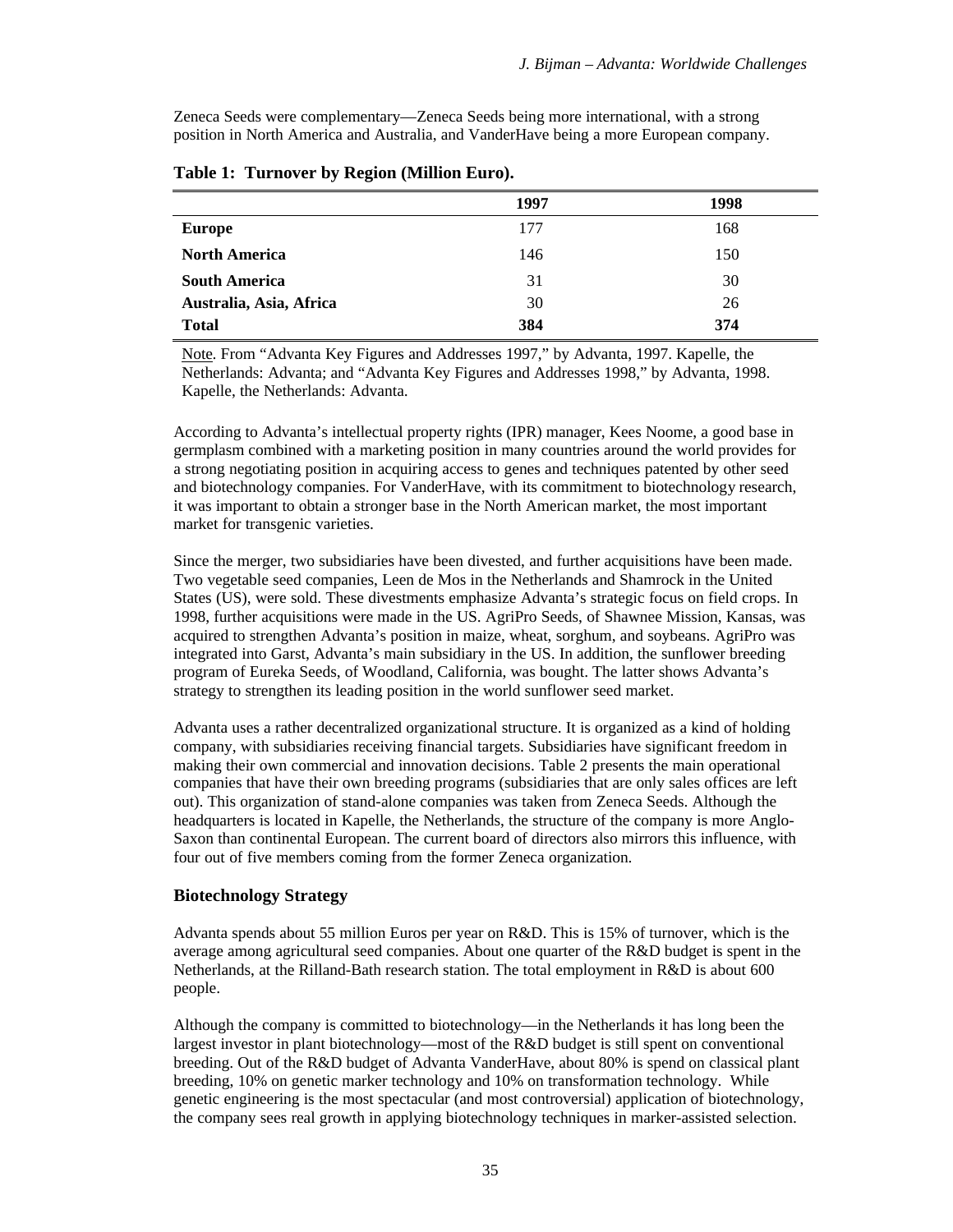| <b>Subsidiary</b>                                    | Location             | (Main) Crops                                           |
|------------------------------------------------------|----------------------|--------------------------------------------------------|
| Advanta Seeds (formerly<br>Zeneca Seeds)             | Winnipeg, Canada     | Canola, maize, sunflower                               |
| Advanta Seeds Pacific                                | Albany, Oregon, USA  | <b>Grasses</b>                                         |
| Advanta Seeds UK                                     | Lincolnshire, UK     | Maize, cereals, oil seed rape,<br>peas and grasses     |
| Advanta VanderHave                                   | Kapelle, NL          | Maize, sugar beet, grasses,<br>onions                  |
| Garst Seed Company (incl.<br>AgriPro and Interstate) | Slater, Iowa, USA    | Maize, soybeans, sorghum,<br>wheat, alfalfa            |
| Pacific Seeds                                        | Toowoomba, Australia | <b>Sorghum</b> , sunflower, maize,<br>soybeans, canola |
| <b>SES</b> Europe                                    | Tienen, Belgium      | <b>Sugar beet</b>                                      |

### **Table 2: Major Subsidiaries and Crops.**

Note. From "Advanta Company Monograph," by J. Bijman and M.J. Bogaardt, 2000. The Netherlands: Agriculture Economics Research Institute. Available on the World Wide Web: http://technology.open.ac.uk/cts/pita/AnnC3-mono-advanta.pdf.

Advanta managers emphasize that classical breeding is still the starting point in developing new crop varieties. If there is a demand from a customer that cannot be met by classical breeding methods, the biotechnology experts are asked to find a solution. This solution can be a license from another company to apply a certain technique or to insert a gene, or it can be in-house biotechnology research to find the proper solution. The commercial prospect of a new variety with the desired trait determines whether and how much investment in biotechnology research will be done. Thus, biotechnology is considered as a set of enabling tools for plant breeding. Plant breeders, and other employees who have direct contact with clients and food processors, are directing those engaged in biotechnology.

Advanta strongly believes in the benefits of biotechnology. It is already using genetic marker technology in most its breeding programs. However, due to the low public acceptance of biotechnology in Europe, it expects that it will take several years before transgenic varieties can be introduced in the European market. For decisions on what varieties to develop and produce, the current legislative and market situation in Europe leads to great uncertainty for the company. As R&D decisions in a seed company are taken with a long-term perspective, the current uncertain regulatory situation makes innovation decision making extremely difficult.

#### **Main Crops And Breeding Goals**

Maize is Advanta's most import crop. Advanta's maize varieties are for animal feed (fodder maize and grain maize) and for processing into starch products (grain maize). Maize breeding and research takes place in the Netherlands, US, Brazil, France, Chile, Thailand, and Germany. The breeding programs at Rilland (NL) are focused on agronomic traits like early maturing, herbicide resistance, and improved nutrient efficiency. The latter trait is a reaction to stricter environmental policies in the Netherlands. Developing genetic markers is an important part of biotechnology research on maize. Garst (US) has a strong position in using RFLPs in maize research, while Advanta VanderHave uses the AFLP technology of Keygene.

In 1998, Garst has commercially introduced transgenic maize varieties in the US market. One of these varieties is a Liberty Link (LL) herbicide-resistant variety. Another is Star Link insect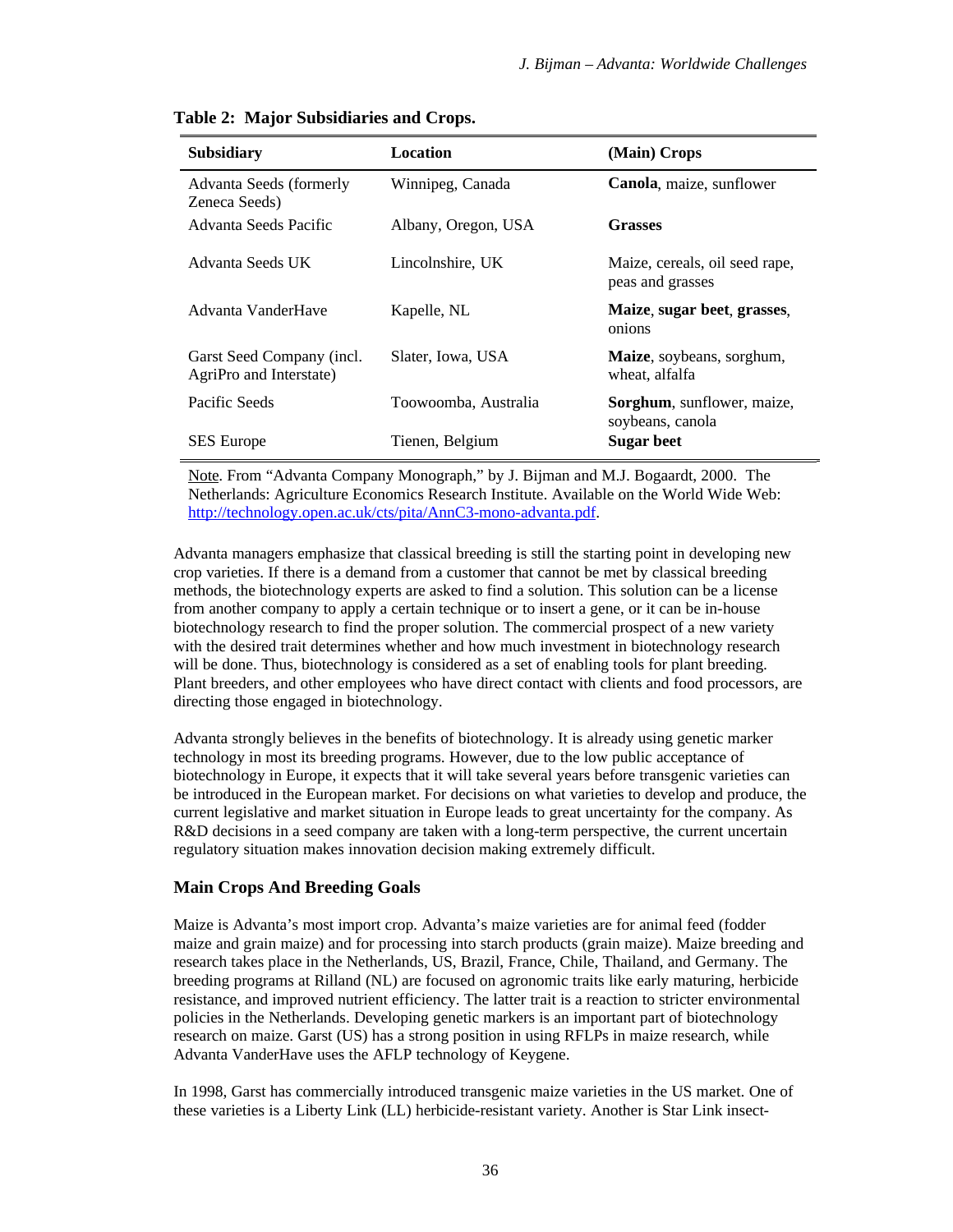resistant maize (Bt-maize). For Europe, Advanta VanderHave has developed herbicide-resistant maize varieties, but has not yet been able to commercialize them. One these varieties was Chardon LL, resistant to the broad-spectrum herbicide Liberty (produced by Aventis CropsScience, that is also the patent holder for the glufosinate-resistance gene). Chardon LL was the first transgenic maize variety in the Dutch national list of field crop varieties; it had entered the list by January 2000. In May 2000, Advanta VanderHave sold the breeders rights of its Chardon LL (Liberty Link) maize variety to Aventis CropScience. Due to low public acceptance of biotechnology prospects for its commercial success are too low. Aventis is using it primarily in further field trials at this time.

Advanta sells both fodder grasses and amenity grasses, each account for about 50% of grass turnover. Two third of all research takes place at Advanta VanderHave (NL), and one-third at Advanta Pacific Seeds (Oregon, US). The main breeding goals in the Dutch program are disease resistance (particularly crown rust) and nitrogen efficiency. Improved nitrogen efficiency is important because of Dutch environmental policy to reduce undesirable nitrogen emissions from extensive fertilizer use. Advanta VanderHave is developing fodder grass varieties that have the same yield and disease resistance as other varieties but need fewer fertilizers.

Advanta is one of the three largest sugar beet seed companies, with approximately 25% of the world market. Its main competitors are Syngenta (Hilleshög brand) and KWS. In the United States, Advanta has a market share of 23 percent. In Europe, the company has two sugar beet breeding programs, one in the Netherlands (the old VanderHave program) and one in Belgium (the former SES program). Advanta has chosen not to integrate these two programs, because each breeding program has its own characteristics. Thus, diversity in germplasm is maintained and risk is shared.

Breeding goals for sugar beet continue to be yield, particularly the content of easily recoverable sugar, and pest resistance (Rhizomania resistance, Cercospora resistance, and nematode resistance). In recent years, Rhizomania (a viral disease) has become more problematic for sugar beet growers in Europe, which has led to greater attention to resistance in the breeding programs. As sugar beet cultivation requires substantial amounts of herbicides, and environmental policies press farmers to diminish pesticide use, the development of herbicide-resistant varieties has received a great deal of attention in Advanta's breeding activities. The company could have the first transgenic herbicide resistant (Liberty Link) sugar beet varieties in Europe available in 2002, if regulatory approval is obtained.

Advanta is a world market leader in sunflower seed production. In Argentina, Advanta has approximately 60% of the market. Research is carried out in the Netherlands, Argentina, and the US. Recently, Advanta has experienced how the introduction of genetically modified (GM) crops can completely change the seed market for other crops. When Monsanto's herbicide-resistant soybeans became available in Argentina, farmers shifted from growing sunflowers to soybeans. Being the main supplier of sunflower seeds, Advanta saw its market decline by 70% in just two years.

Advanta's canola activities are concentrated in Canada. The canola-breeding program is located in the province of Manitoba, while production of canola seed is based in the province of Alberta. The focus of the breeding activities is on developing hybrid canola varieties. Advanta Seeds has introduced transgenic herbicide-resistant canola in Canada.

Wheat is more important in the US than in Europe. With the acquisition of AgriPro, Garst has strengthened its wheat activities. In Europe, Advanta does only the breeding work, and then sells the varieties to other seed companies who multiply them and sell the seed to farmers. Advanta receives royalties from these seed sales. Advanta collaborates with Zeneca Plant Sciences (one of the plant biotechnology units of Syngenta) to develop better wheat varieties.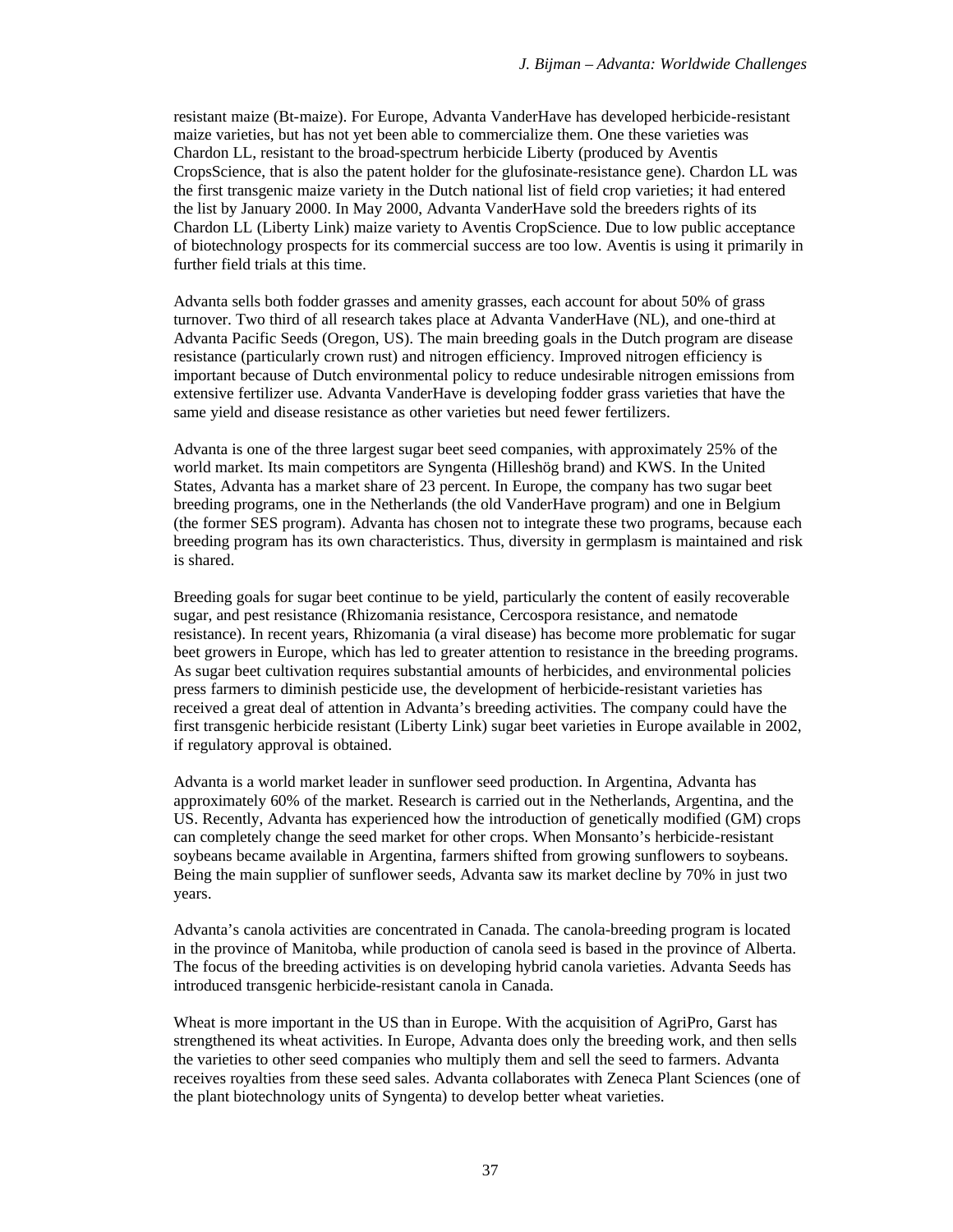Table 3 summarizes Advanta's main research aims for each crop. While there is much discussion about developing crop varieties with quality (or output) traits, Advanta's main focus in crop breeding is still on agronomic traits. Advanta considers the farmer as its main customer. High yield and good disease resistance continue to be the most important targets in variety breeding, but since the early 1990s, relatively more emphasis has been given to disease resistance and less on yield. Pest resistance has become more important because of stricter environmental policies.

|                      | <b>Fungus</b><br><b>Resistance</b> | Virus<br>Resistance | <b>Insect</b><br><b>Resistance</b> | <b>Flowering</b><br><b>Hybrids</b> | <b>Herbicide</b><br><b>Resistance</b> | <b>Product</b><br>Quality |
|----------------------|------------------------------------|---------------------|------------------------------------|------------------------------------|---------------------------------------|---------------------------|
| <b>Maize</b>         | X                                  |                     | X                                  | X                                  | X                                     | X                         |
| <b>Sugar beet</b>    | X                                  | X                   |                                    | X                                  | X                                     | X                         |
| <b>Oil Seed Rape</b> | X                                  |                     | X                                  | X                                  | X                                     | X                         |
| <b>Sunflower</b>     | X                                  |                     |                                    |                                    |                                       | X                         |
| <b>Grasses</b>       | X                                  |                     | X                                  | X                                  | X                                     |                           |
| <b>Cereals</b>       | X                                  |                     |                                    | X                                  | X                                     | X                         |
| Onion                | X                                  |                     | X                                  |                                    | X                                     | X                         |

#### **Table 3: Main Research Aims.**

Note. From "Towards a Sustainable Agriculture," by Advanta. Kapelle, the Netherlands: Advanta.

## **Biotechnology Brings Increasing Uncertainty**

Both VanderHave and Zeneca Seeds, the constituents of the 1996 merger, had invested in biotechnology research. Advanta has continued along this route. Biotechnology is seen as an important tool in crop breeding, even when more than 80 percent of R&D funds are still spent on conventional breeding activities. In the North American market, Advanta's subsidiaries are already selling transgenic varieties of maize and canola (with herbicide resistance and insect resistance). Also, for Europe and other parts of the world, Advanta strongly believes in the advantages of applying biotechnology. It is already using genetic marker technology in most of its breeding programs. However, due to the low public acceptance of biotechnology in Europe, the company expects that it will take several years before transgenic varieties can be introduced in the European market.

The current legislative and market situation in Europe (and even in other parts of the world) leads to great uncertainty about what varieties to develop. As R&D decisions in any seed company are taken with a long-term perspective, the current uncertain regulatory situation makes innovation decision making extremely difficult. Even when the regulatory hurdles are overcome in the near future, and the *de facto* moratorium on introduction of GM crops is lifted, public attitudes may continue to be negative.

With all the discussion and anxiety about GM food in Europe, food processors have become very reluctant to accept genetically modified ingredients. Even for fodder crops like maize and grasses, food processors have voices their concern about GM varieties. For instance, Dutch dairy processors have told seed companies, among them Advanta, that GM maize is only acceptable for dairy cows if the dairy companies give their approval (which is not likely with the current negative public attitude towards GM food). Once food processors have chosen a non-GM strategy, they will not easily change their position. Thus, we can conclude that prospects for seeds of GM crops in Europe are not very bright.